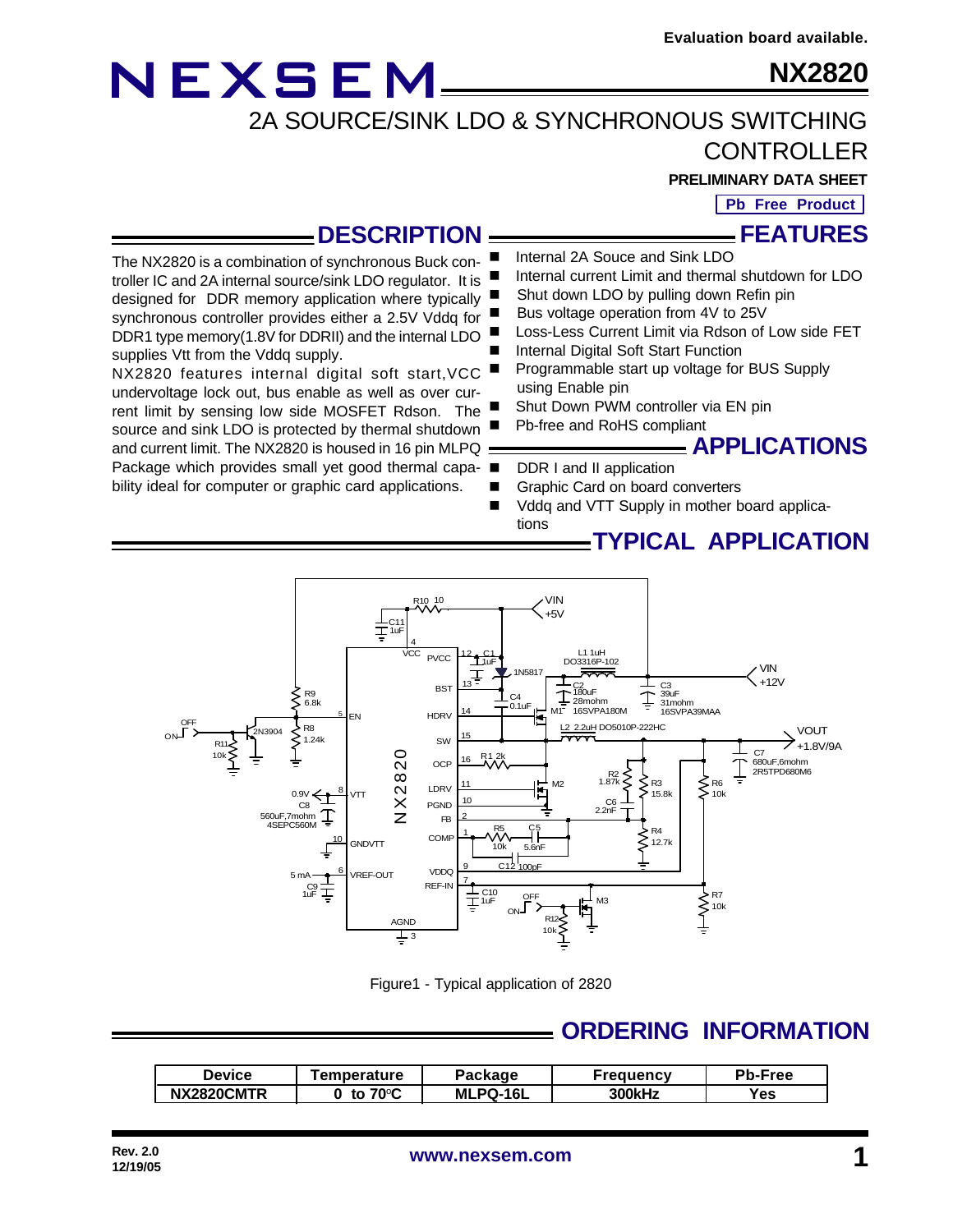### **ABSOLUTE MAXIMUM RATINGS(NOTE1)**

| Operating Junction Temperature Range  -40°C to 125°C |  |
|------------------------------------------------------|--|
|                                                      |  |

### **PACKAGE INFORMATION**



### **ELECTRICAL SPECIFICATIONS**

Unless otherwise specified, these specifications apply over Vcc =12V,  $V_{BST}V_{SW}=12V$ , ENSW=3V, and T<sub>A</sub> = 0 to 125°C. Typical values refer to  $T_A = 25$ °C.

| <b>PARAMETER</b>                            | <b>SYM</b>                | <b>Test Condition</b>            | Min | <b>TYP</b> | <b>MAX</b> | <b>Units</b> |
|---------------------------------------------|---------------------------|----------------------------------|-----|------------|------------|--------------|
| <b>PWM Controller Section</b>               |                           |                                  |     |            |            |              |
| <b>Reference Voltage</b>                    |                           |                                  |     |            |            |              |
| <b>Ref Voltage</b>                          | $V_{REF}$                 |                                  |     | 0.8        |            | V            |
| Ref Voltage line regulation                 |                           |                                  |     | 0.2        |            | %            |
| <b>Supply Voltage(Vcc)</b>                  |                           |                                  |     |            |            |              |
| V <sub>CC</sub> recommended Voltage         | $V_{\rm CC}$              |                                  | 4.5 |            | 5.5        | V            |
| V <sub>CC</sub> Supply Current<br>(Static)  | $I_{CC}$ (Static)         | Outputs not switching            |     | 5.5        |            | mA           |
| V <sub>CC</sub> Supply Current<br>(Dynamic) | $I_{\rm CC}$<br>(Dynamic) | Freq=300KHz,<br>CLOADHDRV=2500PF |     | 14         |            | mA           |
| <b>Under Voltage Lockout</b>                |                           |                                  |     |            |            |              |
| $V_{CC}$ -Threshold                         | V <sub>CC</sub> _UVLO     | $V_{\text{CC}}$ Rising           |     | 4          |            | V            |
| $V_{CC}$ -Hysteresis                        | $V_{\text{CC}}$ Hyst      | V <sub>CC</sub> Falling          |     | 0.2        |            | $\vee$       |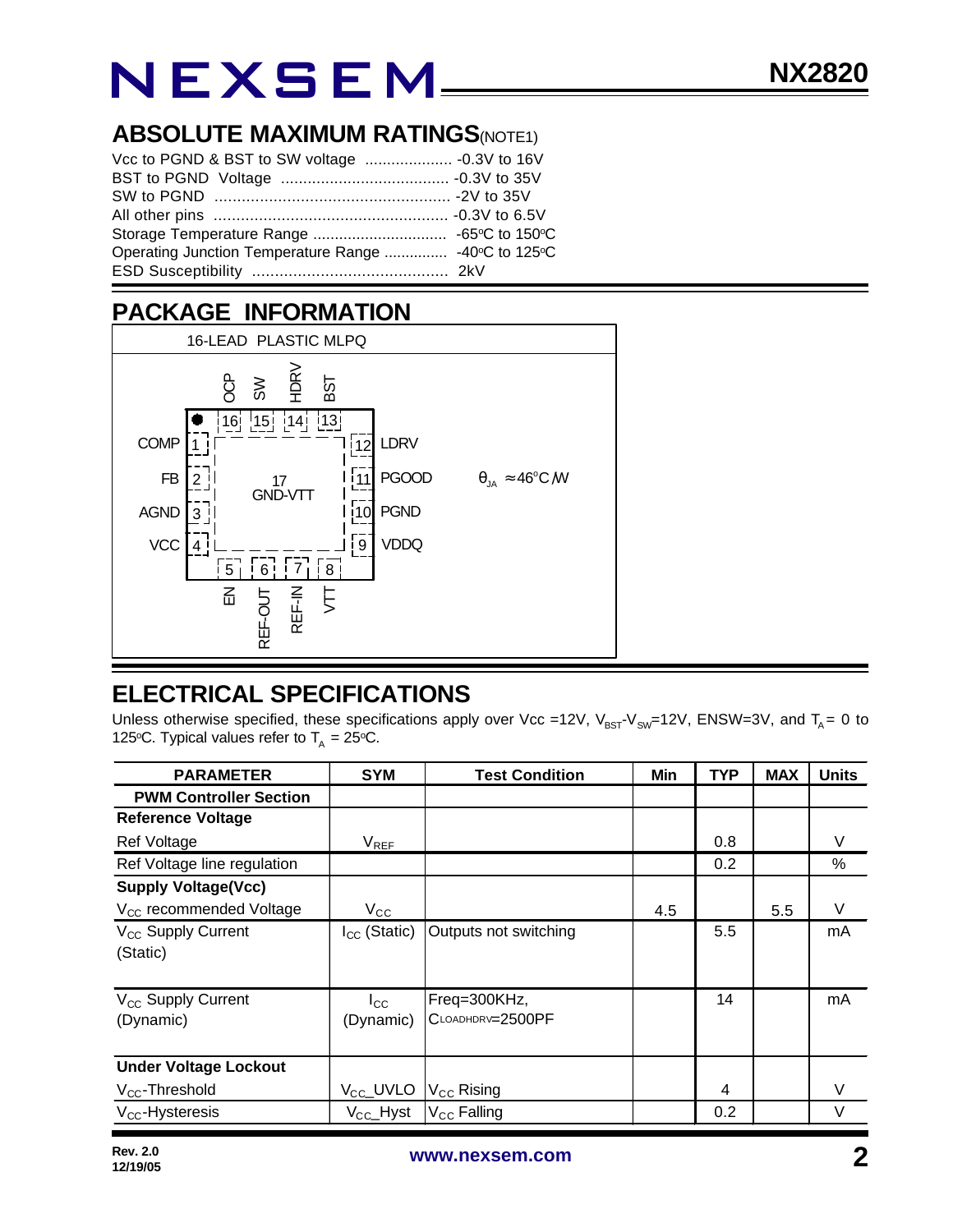## NEXSEM\_\_\_\_

| <b>SYM</b><br><b>PARAMETER</b><br><b>Test Condition</b> |                           | Min                                                                 | <b>TYP</b> | <b>MAX</b> | <b>Units</b> |            |
|---------------------------------------------------------|---------------------------|---------------------------------------------------------------------|------------|------------|--------------|------------|
| <b>Oscillator (Rt)</b>                                  |                           |                                                                     |            |            |              |            |
| Frequency                                               | $F_{S}$                   |                                                                     |            | 300        |              | <b>KHz</b> |
| Ramp-Amplitude Voltage<br>$V_{\text{RAMP}}$             |                           |                                                                     | 1          |            | V            |            |
| Max Duty Cycle                                          |                           | $F = 300$ Khz                                                       |            | 95         |              | %          |
| Min duty Cycle                                          |                           |                                                                     |            |            | $\Omega$     | $\%$       |
| Min ON time                                             |                           | NOTE <sub>2</sub>                                                   |            | 70         |              | nS         |
| <b>Error Amplifiers</b>                                 |                           |                                                                     |            |            |              |            |
| Open Loop Gain                                          |                           | NOTE <sub>2</sub>                                                   |            | 65         |              | dB         |
| Input Bias Current                                      | lb                        |                                                                     |            | 0.28       |              | uA         |
| <b>EN &amp; SS</b>                                      |                           |                                                                     |            |            |              |            |
| Soft Start time                                         | Tss                       | Fs=300KHz                                                           |            | 6.8        |              | mS         |
| Enable HI Threshold                                     |                           |                                                                     |            | 1.2        |              | $\vee$     |
| <b>Enable Hysterises</b>                                |                           |                                                                     |            | 120        |              | mV         |
| High Side Driver, Hdrv, BST,                            |                           |                                                                     |            |            |              |            |
| <b>SW (CL=3300pF)</b>                                   |                           |                                                                     |            |            |              |            |
| Output Impedance, Sourcing                              |                           | $R_{\text{source}}(Hdrv) V_{\text{BST}}V_{\text{SW}}=4.6V, I=200mA$ |            | 1.1        |              | ohm        |
| Current                                                 |                           | pulse                                                               |            |            |              |            |
| Output Impedance, Sinking                               | $R_{sink}(Hdrv)$          | VBST-VSW=4.6V, I=200mA                                              |            | 0.8        |              | ohm        |
| Current                                                 |                           | pulse                                                               |            |            |              |            |
| <b>Rise Time</b>                                        | THdrv(Rise)               | VBST-VSW=4.6V                                                       |            | 20         |              | ns         |
| <b>Fall Time</b>                                        | THdrv(Fall)               | $V_{BST}$ - $V_{SW}$ =4.6V                                          |            | 20         |              | ns         |
| Deadband Time                                           | Tdead(L to                | Ldrv going Low to Hdrv going                                        |            | 50         |              | ns         |
|                                                         | H)                        | High, 10% to 10%                                                    |            |            |              |            |
| Low Side Driver, Ldrv,                                  |                           |                                                                     |            |            |              |            |
| Output Impedance, Sourcing                              | $R_{\text{source}}(Ldrv)$ | I=200mA pulse                                                       |            | 1.1        |              | ohm        |
| Current                                                 |                           |                                                                     |            |            |              |            |
| Output Impedance, Sinking                               | $R_{source}$ (Ldrv)       | I=200mA pulse                                                       |            | 0.5        |              | ohm        |
| Current                                                 |                           |                                                                     |            |            |              |            |
| <b>Rise Time</b>                                        | TLdrv(Rise)               | 10% to 90%                                                          |            | 20         |              | ns         |
|                                                         |                           |                                                                     |            |            |              |            |
| <b>Fall Time</b>                                        | TLdrv(Fall)<br>90% to 10% |                                                                     |            | 20         |              | ns         |
| Deadband Time                                           | Tdead(H to                | Hdrv going Low to Ldrv going                                        |            | 50         |              | ns         |
|                                                         | $\mathsf{L}$              | High, 10% to 10%                                                    |            |            |              |            |
| <b>OCP Adjust</b>                                       |                           |                                                                     |            |            |              |            |
| Ocset current                                           |                           |                                                                     |            | 100        |              | uA         |
| Blank time before activating                            | 8 Clock cycles of 300 Khz |                                                                     |            | 40         |              | <b>uS</b>  |
| <b>Sounce and Sink LDO</b>                              |                           |                                                                     |            |            |              |            |
| <b>Section</b>                                          |                           |                                                                     |            |            |              |            |
| <b>Reference Buffer</b>                                 |                           |                                                                     |            |            |              |            |
| Vref_out current driving                                |                           | 1uF at Vref_out                                                     |            | 3          |              | mA         |
| capability<br><b>Output Voltage</b>                     |                           |                                                                     |            |            |              |            |
| <b>Output Offset Voltage</b>                            | $V_{OS}$                  | IOUT=0A                                                             | $-20$      | 0          | 20           | mV         |
|                                                         |                           | I <sub>L</sub> :From 0A to2A                                        |            |            |              |            |
| Load Regulation                                         |                           | I <sub>L</sub> :From 0A to-2A                                       | $-20$      | 0          | 20           | mV         |
|                                                         |                           |                                                                     |            |            |              |            |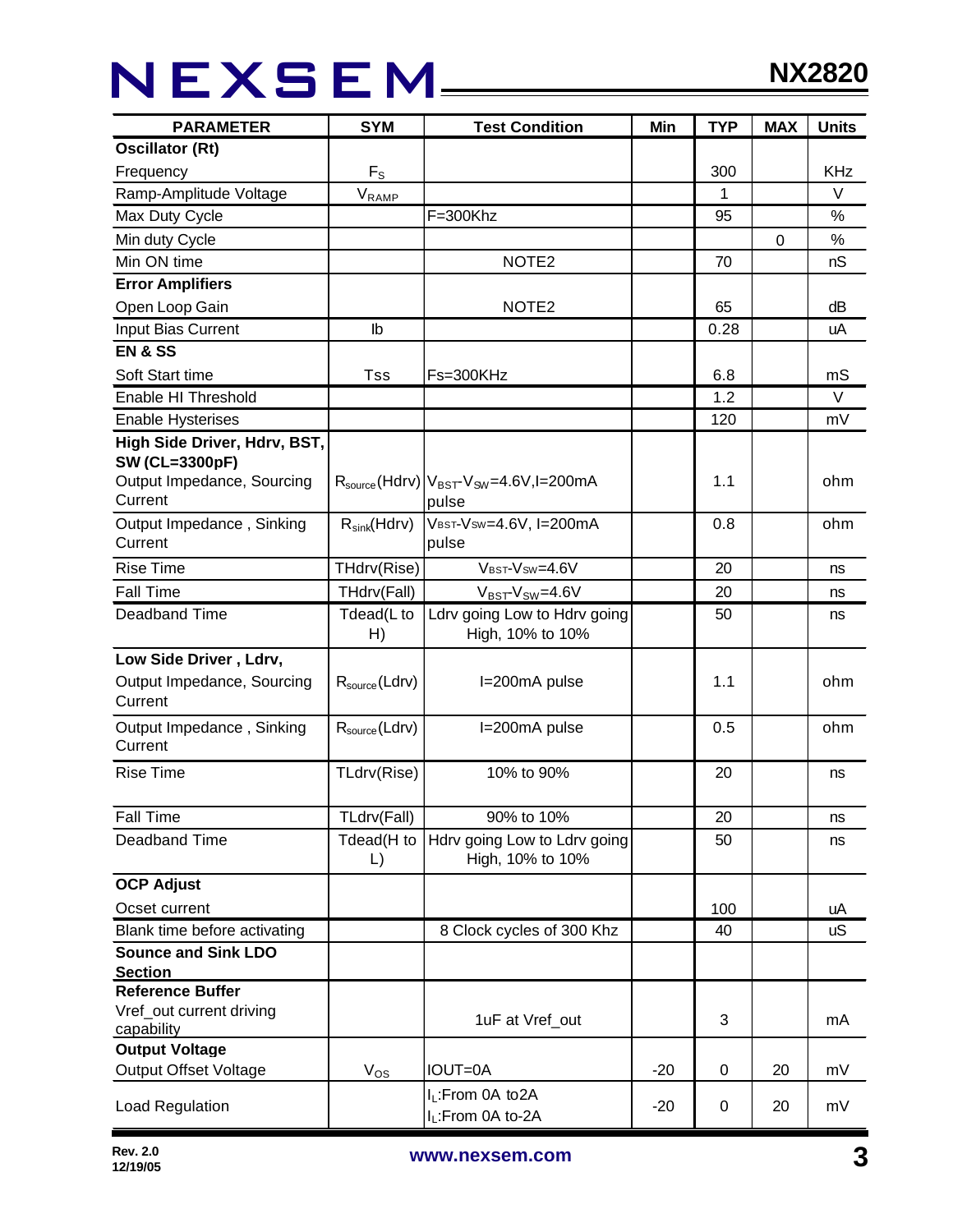| <b>PARAMETER</b>                | <b>SYM</b>              | <b>Test Condition</b>                | Min | <b>TYP</b> | <b>MAX</b> | <b>Units</b> |
|---------------------------------|-------------------------|--------------------------------------|-----|------------|------------|--------------|
| <b>Input Voltage</b>            |                         |                                      |     |            |            |              |
| Input voltage Range (DDRI/II)   | Vdda                    |                                      | 1.7 | 2.5/1.8    |            | V            |
| <b>Short Circuit Protection</b> |                         |                                      |     |            |            |              |
| <b>Current Limit</b>            | <b>ILIMIT</b>           |                                      | 2.2 | 3.1        |            | A            |
| <b>Over Temperature</b>         |                         |                                      |     |            |            |              |
| <b>Protection</b>               |                         |                                      |     |            |            |              |
| <b>Thermal Shutdown</b>         | ${\sf T}_{\textsf{SD}}$ | 3.3V $\lt = V_{\text{CNT}} \lt = 5V$ |     | 150        |            | °C           |
| Temperature                     |                         |                                      |     |            |            |              |
| <b>Thermal Shutdown</b>         |                         | $3.3V < = V_{CNT} \le 5V$            |     | 35         |            | $^{\circ}C$  |
| Temperature hysteresis          |                         |                                      |     |            |            |              |
| <b>Refin Shutdown Function</b>  |                         |                                      |     |            |            |              |
| Shutdown Threshold Trigger      |                         | Ouput=High                           | 0.6 |            |            | V            |
|                                 |                         | Output=Low                           |     |            | 0.2        |              |

NOTE1: Stresses above those listed in "ABSOLUTE MAXIMUM RATINGS", may cause permanent damage to the device. This is a stress only rating and operation of the device at these or any other conditions above those indicated in the operational sections of this specification is not implied.

NOTE2: This parameter is guaranteed by design but not tested in production(GBNT).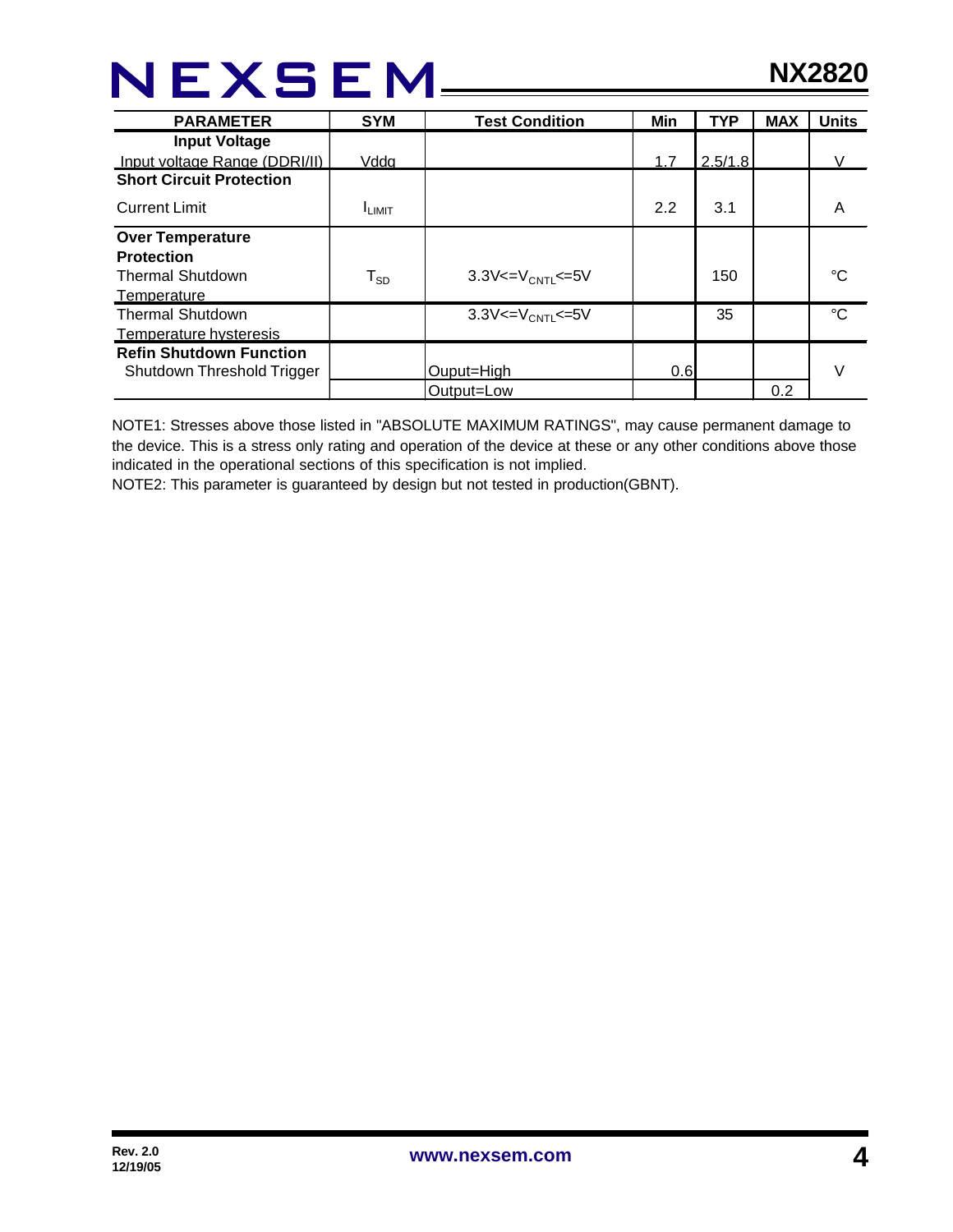### **PIN DESCRIPTIONS**

| Pin#           | <b>Pin Symbol</b> | <b>Pin Description</b>                                                                                                                                                                                                                                                                        |  |  |
|----------------|-------------------|-----------------------------------------------------------------------------------------------------------------------------------------------------------------------------------------------------------------------------------------------------------------------------------------------|--|--|
| 1              | <b>COMP</b>       | These pins are the outputs of error amplifiers and are used to compensate the<br>respective voltage control feedback loops.                                                                                                                                                                   |  |  |
| $\overline{2}$ | <b>FB</b>         | This pin is the error amplifiers inverting input. These pins are connected via resistor<br>dividers to the output of the switching regulators to set the output DC voltage.                                                                                                                   |  |  |
| 3              | <b>AGND</b>       | Analog ground.                                                                                                                                                                                                                                                                                |  |  |
| $\overline{4}$ | Vcc               | IC's supply voltage. This pin biases the internal logic circuits. A high freq 1uF<br>ceramic capacitor is placed as close as possible to and connected to this pin and<br>ground pin. The maximum rating of this pin is 16V.                                                                  |  |  |
| 5              | EN                | A resistor divider is connected from the respective switcher BUS voltages to these<br>pins that holds off the controllers soft start until this threshold is reached. An<br>external low cost MOSFET can be connected to this pin for external enable control.                                |  |  |
| 6              | REF-OUT           | Reference buffer output. It can driver up to 5mA load.                                                                                                                                                                                                                                        |  |  |
| $\overline{7}$ | REF-IN            | Source and Sink LDO reference input. A small ceramic capacitor is recommended<br>to put this pin to ground. The LDO can be shut down by pulling this pin to be below<br>0.2V.                                                                                                                 |  |  |
| 8              | <b>VTT</b>        | Output of source and sink LDO.                                                                                                                                                                                                                                                                |  |  |
| 9              | <b>VDDQ</b>       | Input supply for the intenral source and sink LDO.                                                                                                                                                                                                                                            |  |  |
| 10             | <b>PGND</b>       | Power ground pin for low side drivers.                                                                                                                                                                                                                                                        |  |  |
| 11             | LDRV              | Low side gate driver outputs.                                                                                                                                                                                                                                                                 |  |  |
| 12             | <b>PVcc</b>       | Supply voltage for the low side fet drivers. A high frequency 1uF ceramic cap must<br>be connected from this pin to the PGND pin as close as possible to the pins.                                                                                                                            |  |  |
| 13             | <b>BST</b>        | This pin supplies voltage to high side FET driver. A high freq 0.1uF ceramic<br>capacitor is placed as close as possible to and connected to these pins and<br>respected SW pins.                                                                                                             |  |  |
| 14             | <b>HDRV</b>       | High side gate driver outputs.                                                                                                                                                                                                                                                                |  |  |
| 15             | SW                | These pin are connected to source of high side FETs and provide return path for<br>the high side drivers. They are also used to hold the low side drivers low until this<br>pin is brought low by the action of high side turning off. LDRVs can only go high if<br>SW is below 1V threshold. |  |  |
| 16             | <b>OCP</b>        | This pin is connected to the drain of the external low side MOSFET and is the input<br>of the over current protection(OCP) comparator. An internal current source of<br>100uA is flown to the external resistor which sets the OCP voltage across the<br>Rdson of the low side MOSFET.        |  |  |
| 17(PAD)        | <b>GNDVTT</b>     | VTT ground.                                                                                                                                                                                                                                                                                   |  |  |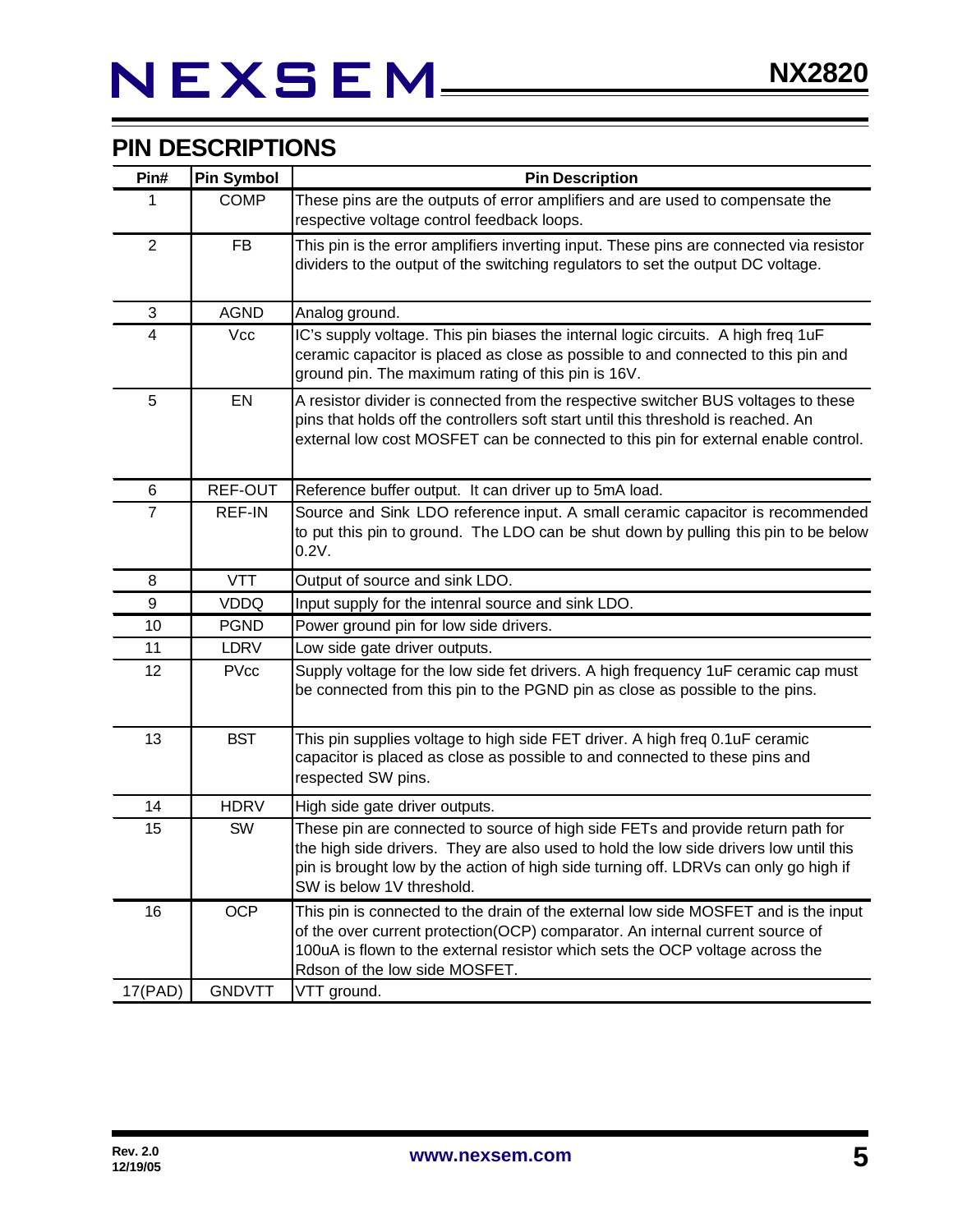### **BLOCK DIAGRAM**

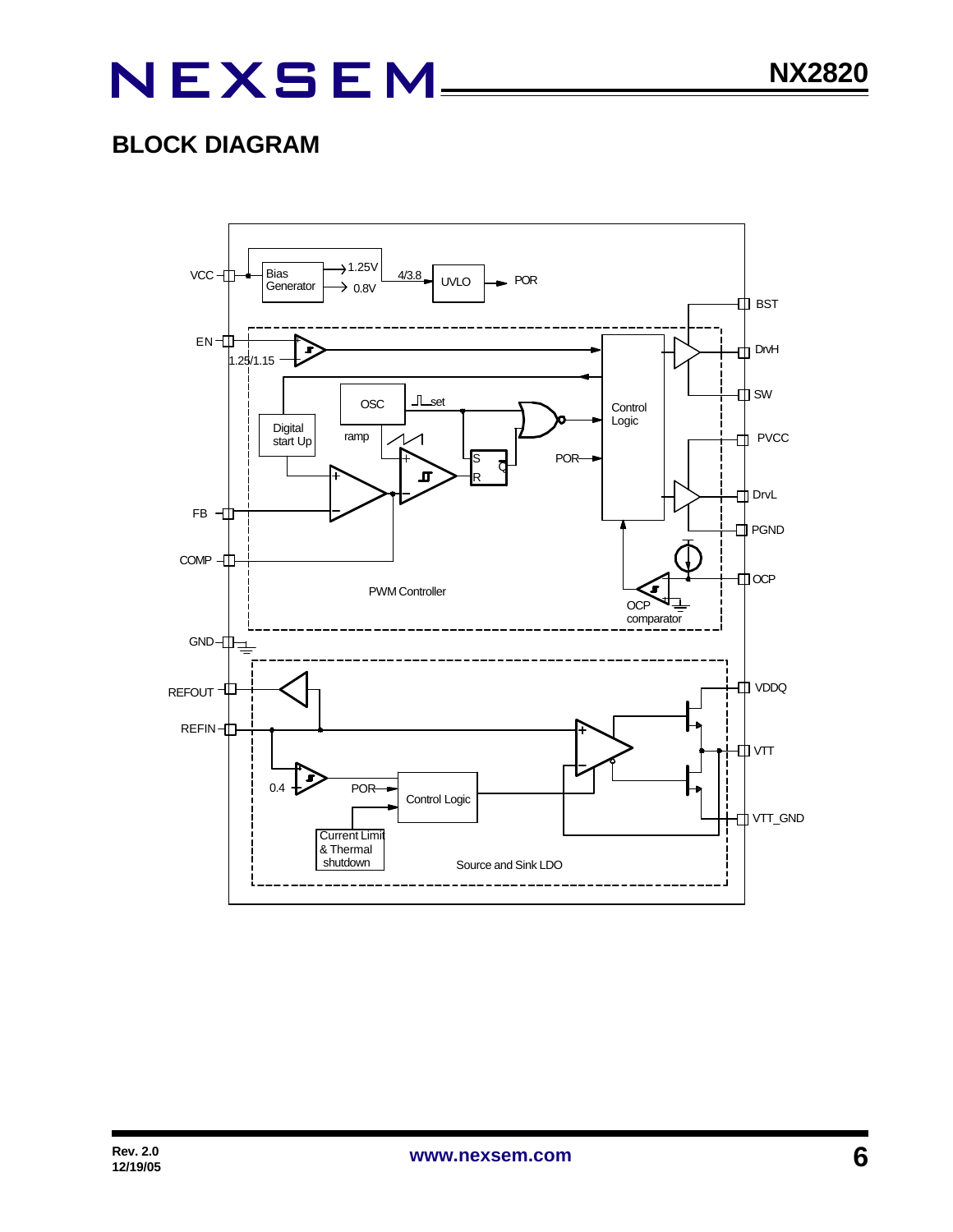

 **Figure 2 - Demo board schematic**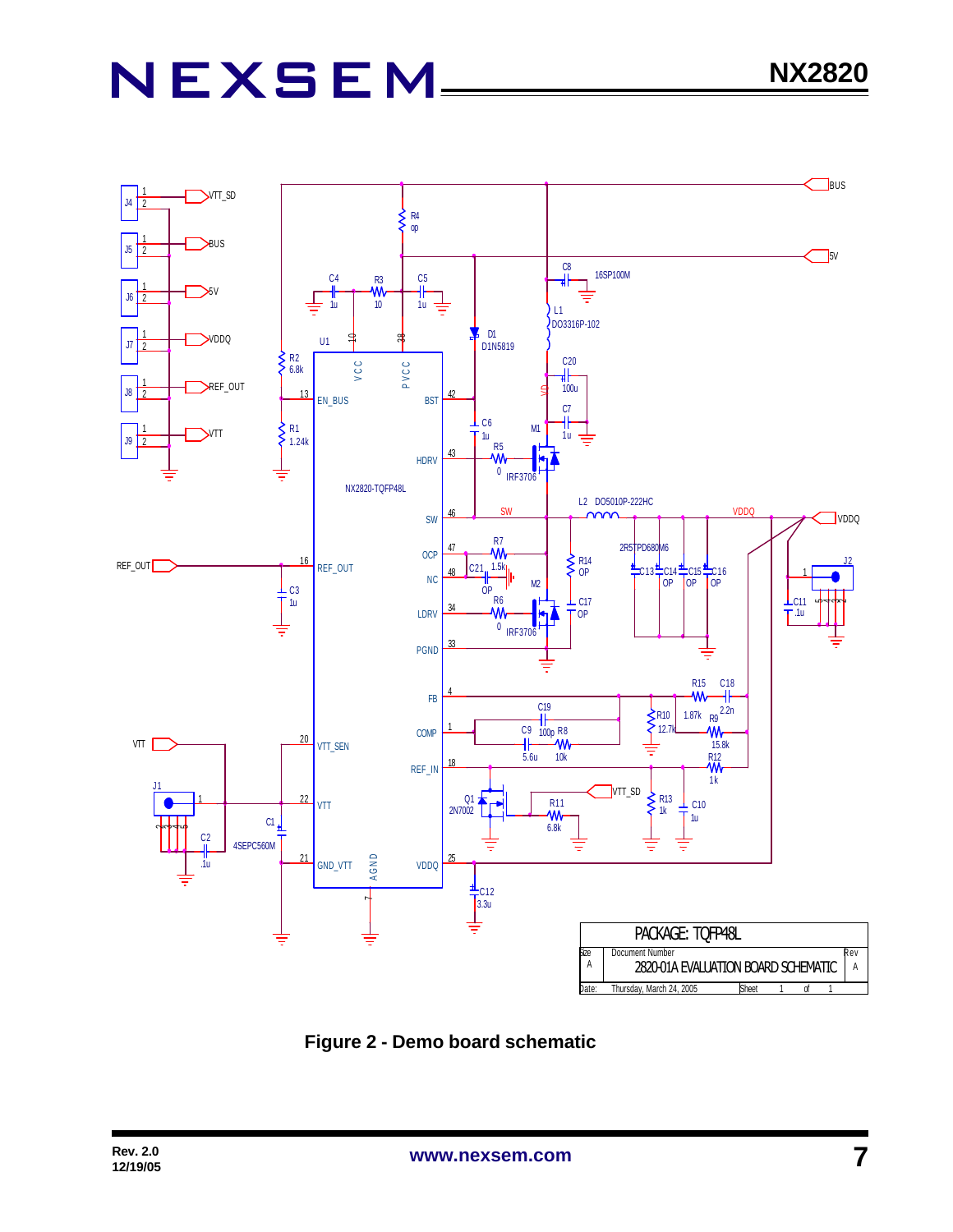### NEXSEM\_\_

### **Bill of Materials**

| Item           | Quantity       | Reference                        | Part             | Manufacture                    |
|----------------|----------------|----------------------------------|------------------|--------------------------------|
| 1              | 1              | C <sub>1</sub>                   | 4SEPC560M        | SANYO                          |
| $\overline{c}$ | $\overline{2}$ | C2, C11                          | .1u              |                                |
| $\overline{3}$ | 6              | C3, C4, C5, C6, C7, C10          | 1u               |                                |
| 4              | 1              | C8                               | 16SP100M         | SANYO                          |
| 5              | 1              | C <sub>9</sub>                   | 5.6u             |                                |
| $\,6$          | 1              | C12                              | 3.3 <sub>u</sub> |                                |
| $\overline{7}$ | $\mathbf{1}$   | C13                              | 2R5TPD680M6      | SANYO                          |
| 8              | 6              | R4, R14, C14, C15, C16, C17, C21 | <b>OPEN</b>      |                                |
| 9              | 1              | C <sub>18</sub>                  | 2.2n             |                                |
| 10             | 1              | C <sub>19</sub>                  | 100p             |                                |
| 11             | 1              | C <sub>20</sub>                  | 100u             |                                |
| 12             | 1              | D <sub>1</sub>                   | D1N5819          |                                |
| 13             | $\overline{2}$ | J1, J2                           | <b>SCOPE TP</b>  | <b>Tektronics</b>              |
| 14             | 6              | J4, J5, J6, J7, J8, J9           | CON <sub>2</sub> |                                |
| 15             | 1              | L1                               | DO3316P-102      | Coilcraft                      |
| 16             | 1              | L2                               | DO5010P-222HC    | Coilcraft                      |
| 17             | $\overline{2}$ | M1, M2                           | <b>IRF3706</b>   | <b>International Rectifier</b> |
| 18             | 1              | Q <sub>1</sub>                   | 2N7002           |                                |
| 19             | 1              | R <sub>1</sub>                   | 1.24k            |                                |
| 20             | $\overline{c}$ | R <sub>2</sub> ,R <sub>11</sub>  | 6.8k             |                                |
| 21             | 1              | R <sub>3</sub>                   | 10               |                                |
| 22             | 3              | R5, R6                           | 0                |                                |
| 23             | 1              | R7                               | 2k               |                                |
| 24             | 1              | R <sub>8</sub>                   | 10k              |                                |
| 25             | 1              | R <sub>9</sub>                   | 15.8k            |                                |
| 26             | $\mathbf{1}$   | R <sub>10</sub>                  | 12.7k            |                                |
| 27             | $\overline{2}$ | R12, R13                         | 1k               |                                |
| 28             | 1              | R <sub>15</sub>                  | 1.87k            |                                |
| 29             | 1              | U <sub>1</sub>                   | NX2820-TQFP48L   | <b>NEXSEM INC</b>              |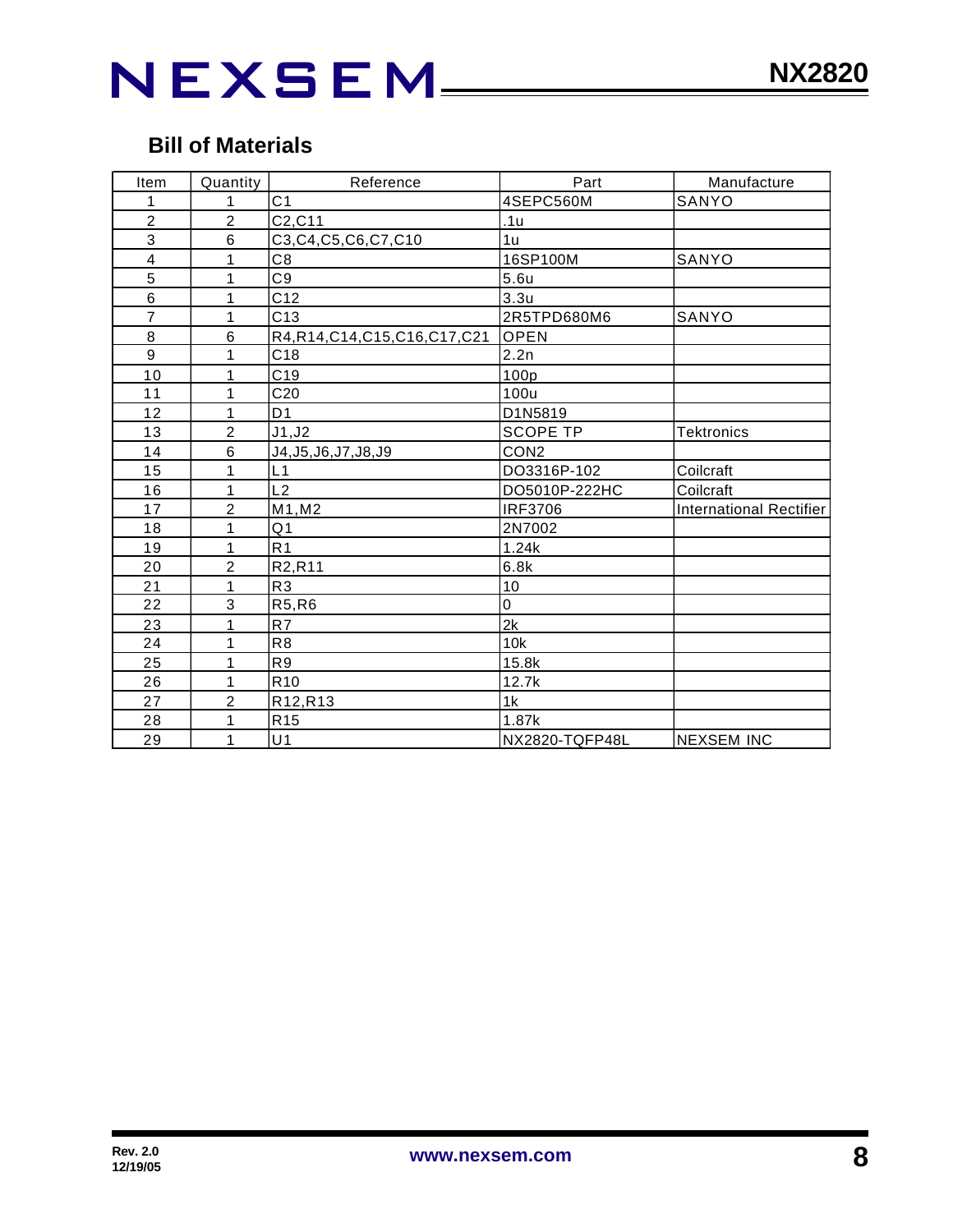

Figure 5 - Vddq change during transient





Figure 6 - Vtt change during transient



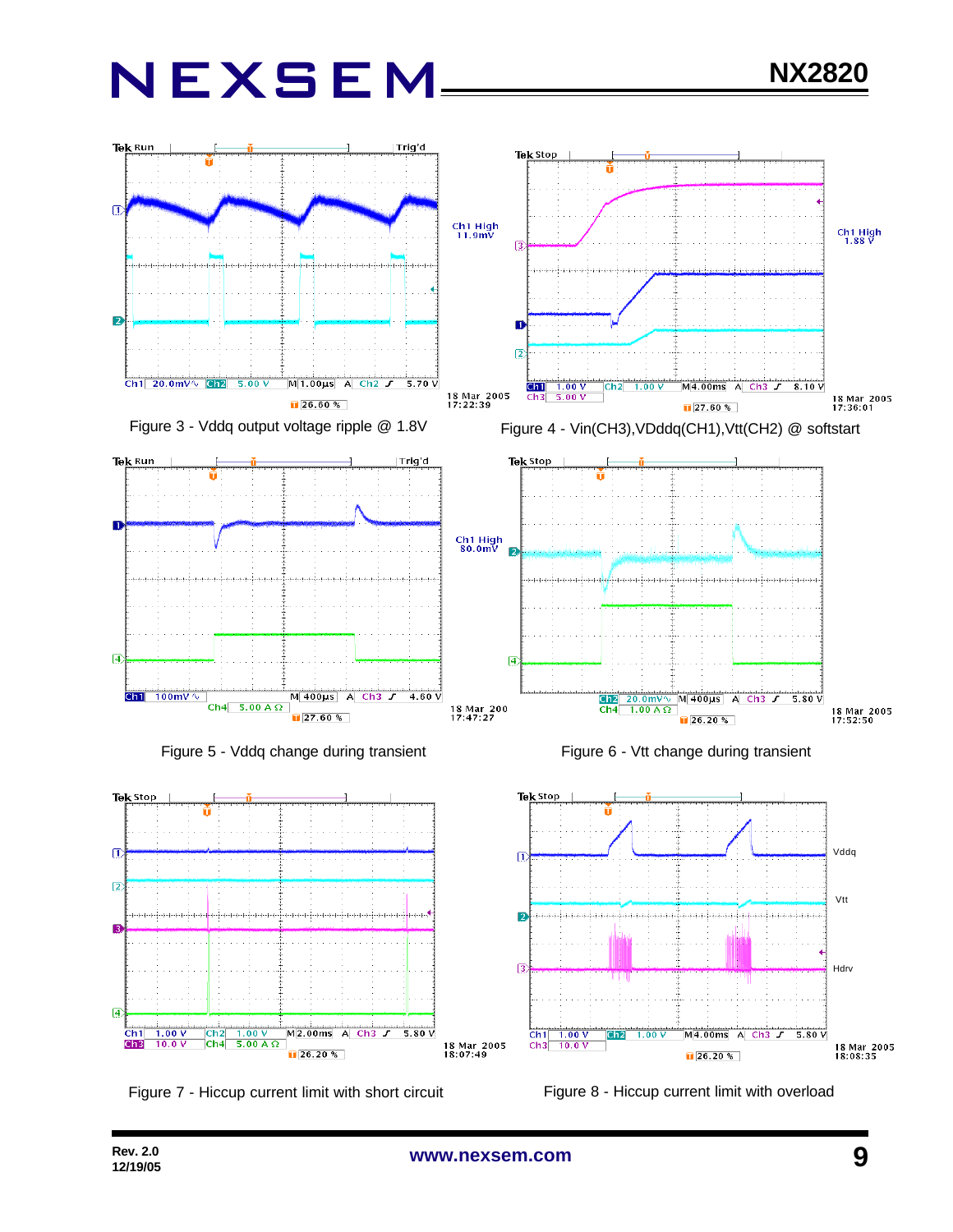### **APPLICATION INFORMATION**

#### **Symbol Used In Application Information:**

- V<sub>IN</sub> Input voltage
- VOUT Output voltage
- Iout Output current
- $\Delta V_{RIPPLE}$  Output voltage ripple
- Fs Switching frequency
- $\Delta$ IRIPPLE Inductor current ripple

#### **Design Example**

 Power stage design requirements:  $V_{IN}=12V$  VOUT=1.8V  $I<sub>OUT</sub> = 9A$  $\Delta$ VRIPPLE <=20mV  $\Delta V$ TRAN<=100mV @ 9A step  $Fs = 300kHz$ 

#### **Output Inductor Selection**

The selection of inductor value is based on inductor ripple current, power rating, working frequency and efficiency. Larger inductor value normally means smaller ripple current. However if the inductance is chosen too large, it brings slow response and lower efficiency. Usually the ripple current ranges from 20% to 40% of the output current. This is a design freedom which can be decided by design engineer according to various application requirements. The inductor value can be calculated by using the following equations:

$$
L_{\text{OUT}} = \frac{V_{\text{IN}} - V_{\text{OUT}}}{I_{\text{RIPPLE}}} \times \frac{V_{\text{OUT}}}{V_{\text{IN}}} \times \frac{1}{F_{\text{S}}}
$$
...(1)

where k is between 0.2 to 0.4. Select k=0.3, then

$$
L_{\text{OUT}} = \frac{12V - 1.8V}{0.3 \times 9A} \times \frac{1.8V}{12V} \times \frac{1}{300kHz}
$$
  
L\_{\text{OUT}} = 1.9uH

Choose Lout=2.2uH, then coilcraft inductor DO5010P-222HC is a good choice.

Current Ripple is calculated as

$$
I_{RIPPLE} = \frac{V_{IN} - V_{OUT}}{L_{OUT}} \times \frac{V_{OUT}}{V_{IN}} \times \frac{1}{F_s}
$$
  
= 
$$
\frac{12V - 1.8V}{2.2uH} \times \frac{1.8V}{12V} \times \frac{1}{300kHz} = 2.3A
$$
...(2)

#### **Output Capacitor Selection**

Output capacitor is basically decided by the amount of the output voltage ripple allowed during steady state(DC) load condition as well as specification for the load transient. The optimum design may require a couple of iterations to satisfy both condition.

#### **Based on DC Load Condition**

The amount of voltage ripple during the DC load condition is determined by equation(3).

$$
\Delta V_{\text{RIPPLE}} = \text{ESR} \times \Delta I_{\text{RIPPLE}} + \frac{\Delta I_{\text{RIPPLE}}}{8 \times F_s \times C_{\text{OUT}}} \quad ...(3)
$$

Where ESR is the output capacitors' equivalent series resistance,  $C_{\text{OUT}}$  is the value of output capacitors.

Typically when large value capacitors are selected such as Aluminum Electrolytic,POSCAP and OSCON types are used, the amount of the output voltage ripple is dominated by the first term in equation(3) and the second term can be neglected.

For this example, POSCAP are chosen as output capacitors, the ESR and inductor current typically determines the output voltage ripple.

$$
ESR_{\text{desire}} = \frac{\Delta V_{\text{RIPPLE}}}{\Delta I_{\text{RIPPLE}}} = \frac{20 \text{mV}}{2.3 \text{A}} = 8.6 \text{m}\Omega \qquad ...(4)
$$

If low ESR is required, for most applications, multiple capacitors in parallel are better than a big capacitor. For example, for 20mV output ripple, POSCAP 2R5TPD680M6 with 6mΩ are chosen.

$$
N = \frac{ESR_{E} \times \Delta I_{RIPPLE}}{\Delta V_{RIPPLE}} \qquad ...(5)
$$

Number of Capacitor is calculated as

$$
N = \frac{6m\Omega \times 2.3A}{20mV}
$$

 $N = 0.7$ 

The number of capacitor has to be round up to a integer. Choose N =1.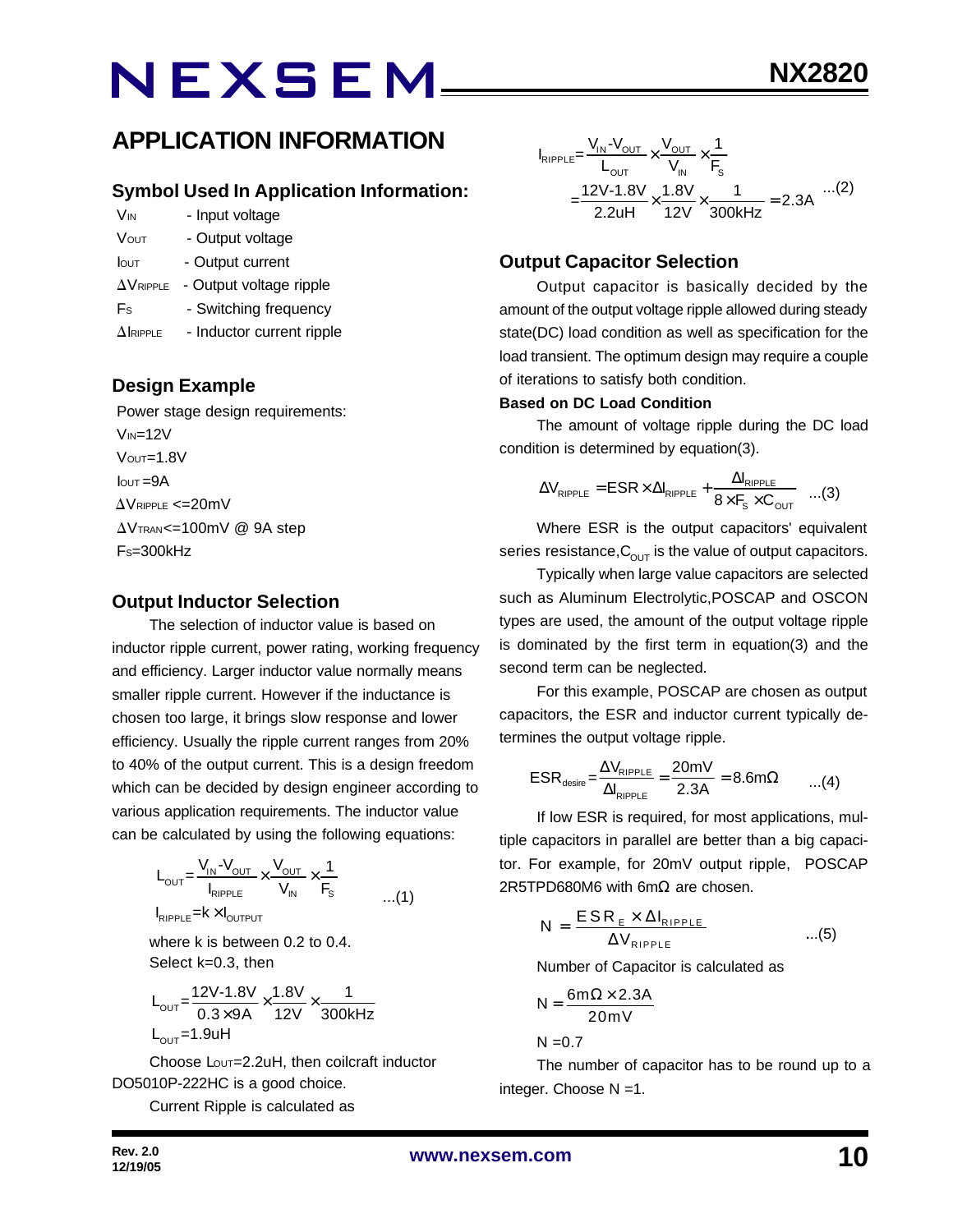If ceramic capacitors are chosen as output capacitors, both terms in equation (3) need to be evaluated to determine the overall ripple. Usually when this type of capacitors are selected, the amount of capacitance per single unit is not sufficient to meet the transient specification, which results in parallel configuration of multiple capacitors.

For example, one 100uF, X5R ceramic capacitor with  $2mΩ$  ESR is used. The amount of output ripple is

> $\Delta V_{\text{pippE}} = 2m\Omega \times 2.3A +$  $V_{\text{RIPPLE}} = 2 \text{m}\Omega \times 2.3 \text{A} + \frac{2.3 \text{A}}{8 \times 300 \text{kHz}}$  $= 4.6$ mV  $+9.6$ mV  $= 13.2$ mV  $8\times 300$ kHz $\times 100$ uF

Although this meets DC ripple spec, however it needs to be studied for transient requirement.

#### **Based On Transient Requirement**

Typically, the output voltage droop during transient is specified as

 $\Delta V_{\rm drop} < \Delta V_{\rm tran}$  @step load  $\Delta I_{\rm STEP}$ 

During the transient, the voltage droop during the transient is composed of two sections. One section is dependent on the ESR of capacitor, the other section is a function of the inductor, output capacitance as well as input, output voltage. For example, for the overshoot when load from high load to light load with a  $\Delta I_{\text{STEP}}$  transient load, if assuming the bandwidth of system is high enough, the overshoot can be estimated as the following equation.

$$
\Delta V_{\text{overshoot}} = \text{ESR} \times \Delta I_{\text{step}} + \frac{V_{\text{OUT}}}{2 \times L \times C_{\text{OUT}}} \times \tau^2 \qquad \dots (6)
$$

where *t* is the a function of capacitor,etc.

$$
\tau = \begin{cases}\n0 & \text{if} \quad L \leq L_{\text{crit}} \\
\frac{L \times \Delta I_{\text{sep}}}{V_{\text{OUT}}} - \text{ESR} \times C_{\text{OUT}} & \text{if} \quad L \geq L_{\text{crit}} \quad \dots (7)\n\end{cases}
$$

where

$$
L_{\rm crit} = \frac{\rm ESR \times C_{\rm OUT} \times V_{\rm OUT}}{\Delta I_{\rm step}} = \frac{\rm ESR_E \times C_E \times V_{\rm OUT}}{\Delta I_{\rm step}} \quad ...(8)
$$

where  $\mathsf{ESR}_\mathsf{E}$  and  $\mathsf{C}_\mathsf{E}$  represents  $\mathsf{ESR}\;$  and capacitance of each capacitor if multiple capacitors are used in parallel.

The above equation shows that if the selected out-

put inductor is smaller than the critical inductance, the voltage droop or overshoot is only dependent on the ESR of output capacitor. For low frequency capacitor such as electrolytic capacitor, the product of ESR and capacitance is high and  $L \leq L_{crit}$  is true. In that case, the transient spec is mostly like to dependent on the ESR of capacitor.

Most case, the output capacitor is multiple capacitor in parallel. The number of capacitor can be calculated by the following

$$
N = \frac{ESR_{E} \times \Delta I_{step}}{\Delta V_{tran}} + \frac{V_{OUT}}{2 \times L \times C_{E} \times \Delta V_{tran}} \times \tau^{2} \quad ...(9)
$$

where

$$
\tau = \begin{cases}\n0 & \text{if} \quad L \leq L_{\text{crit}} \\
\frac{L \times \Delta I_{\text{step}}}{V_{\text{OUT}}} - \text{ESR}_{\text{E}} \times C_{\text{E}} & \text{if} \quad L \geq L_{\text{crit}} \quad ...(10)\n\end{cases}
$$

For example, assume voltage droop during transient is 100mV for 15A load step.

If the POSCAP 2R5TPD680M6 (680uF, 6mohm ESR) is used, the crticial inductance is given as

$$
L_{\text{crit}} = \frac{ESR_{\text{E}} \times C_{\text{E}} \times V_{\text{OUT}}}{\Delta I_{\text{step}}} =
$$

$$
\frac{6m\Omega \times 680\mu\text{F} \times 1.8V}{9A} = 0.82\mu\text{H}
$$

The selected inductor is 2.2uH which is bigger than critical inductance. In that case, the output voltage transient not only dependent on the ESR, but also capacitance.

number of capacitor is

$$
\tau = \frac{L \times \Delta I_{\text{step}}}{V_{\text{OUT}}} - ESR_{E} \times C_{E}
$$

$$
= \frac{2.2 \mu H \times 9A}{1.8 V} - 6m\Omega \times 680 \mu F = 6.92 us
$$

$$
N = \frac{ESR_{E} \times \Delta I_{step}}{\Delta V_{tran}} + \frac{V_{OUT}}{2 \times L \times C_{E} \times \Delta V_{tran}} \times \tau^{2}
$$

$$
= \frac{6m\Omega \times 9A}{100mV} + \frac{1.8V}{2 \times 2.2 \mu H \times 680 \mu F \times 100mV} \times (6.92us)^{2}
$$

$$
= 0.83
$$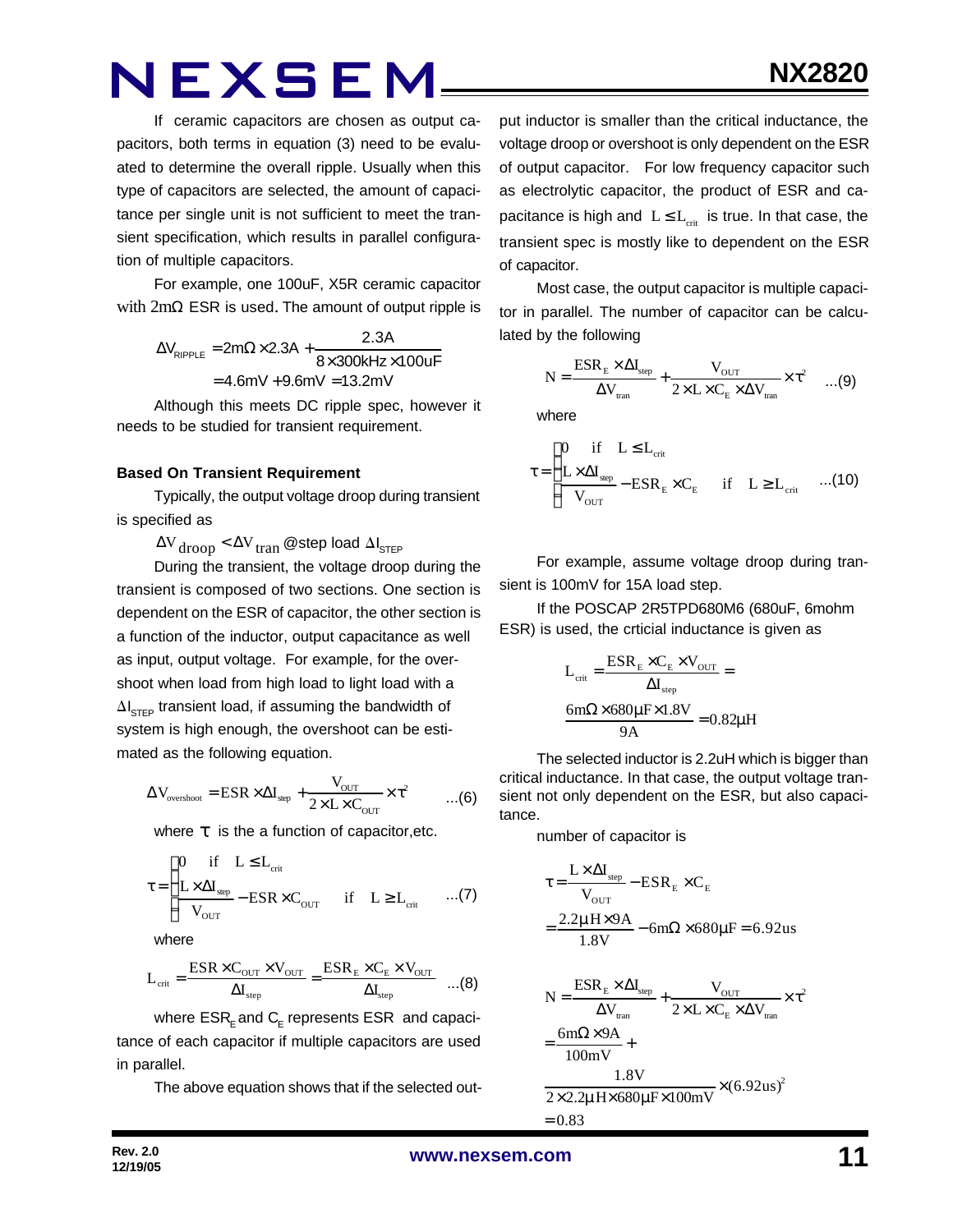The number of capacitors has to satisfied both ripple and transient requirement. Overall, we can choose N=1.

It should be considered that the proposed equation is based on ideal case, in reality, the droop or overshoot is typically more than the calculation. The equation is gives a good start. For more margin, more capacitors have to choose after the test. Typically, for high frequency capacitor such as high quality POSCAP especially ceramic capacitor, 20% up 100% (for ceramic) more capacitors have to chosen since the ESR of capacitors is so low that the PCB parasitics can affect the results tremendously. More capacitors have to be selected to compensate these parasitic parameters.

#### **Compensator Design**

Due to the double pole generated by LC filter of the power stage, the power system has 180° phase shift, and therefore, is unstable by itself. In order to achieve accurate output voltage and fast transient response, compensator is employed to provide highest possible bandwidth and enough phase margin.Ideally,the Bode plot of the closed loop system has crossover frequency between1/10 and 1/5 of the switching frequency, phase margin greater than 50° and the gain crossing 0dB with -20dB/decade. Power stage output capacitors usually decide the compensator type. If electrolytic capacitors are chosen as output capacitors, type II compensator can be used to compensate the system, because the zero caused by output capacitor ESR is lower than crossover frequency. Otherwise type III compensator should be chosen.

#### **A. Type III compensator design**

 For low ESR output capacitors, typically such as Sanyo OSCON and POSCAP, the frequency of ESR zero caused by output capacitors is higher than the crossover frequency. In this case, it is necessary to compensate the system with type III compensator. The following figures and equations show how to realize the type III compensator by voltage mode amplifier.

$$
F_{z1} = \frac{1}{2 \times \pi \times R_4 \times C_2}
$$
...(11)

$$
F_{z2} = \frac{1}{2 \times \pi \times (R_2 + R_3) \times C_3}
$$
...(12)

$$
F_{p_1} = \frac{1}{2 \times \pi \times R_3 \times C_3}
$$
...(13)

$$
F_{P2} = \frac{1}{2 \times \pi \times R_4 \times \frac{C_1 \times C_2}{C_1 + C_2}} \qquad ...(14)
$$

where  $F_{Z1}$ ,  $F_{Z2}$ ,  $F_{P1}$  and  $F_{P2}$  are poles and zeros in the compensator. Their locations are shown in figure 15.

The transfer function of type III compensator is given by:

$$
\frac{V_e}{V_{OUT}} = \frac{-Z_f}{Z_n}
$$
\n
$$
\frac{V_e}{V_{OUT}} = \frac{1}{sR_2 \times (C_2 + C_1)} \times \frac{(1 + sR_4 \times C_2) \times [1 + s(R_2 + R_3) \times C_3]}{(1 + sR_4 \times \frac{C_2 \times C_1}{C_2 + C_1}) \times (1 + sR_3 \times C_3)}
$$

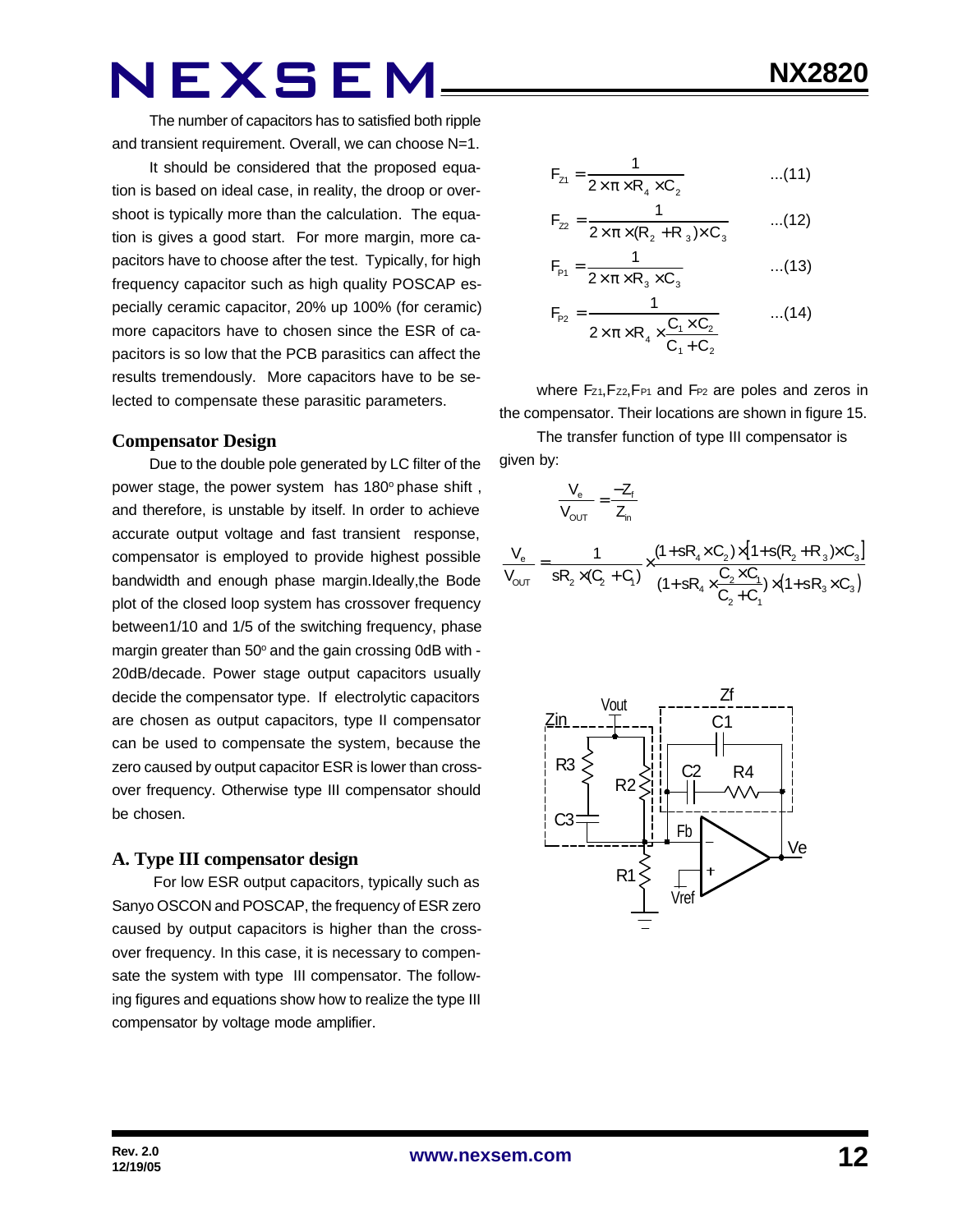

Figure 9 - Type III compensator and its bode plot

 The crossover frequency has to be selected as  $F_{LC}$ < $F_{\rm o}$ < $F_{ESR}$  and  $F_{\rm o}$ <=1/10~1/5 $F_{\rm s}$  for type III compensator .

1.Calculate the location of LC double pole  $F_{LC}$  and ESR zero  $F_{ESR}$ .

$$
F_{LC} = \frac{1}{2 \times \pi \times \sqrt{L_{OUT} \times C_{OUT}}}
$$

$$
= \frac{1}{2 \times \pi \times \sqrt{2.2uH \times 680uF}}
$$

$$
= 4.1kHz
$$

$$
F_{ESR} = \frac{1}{2 \times \pi \times ESR \times C_{OUT}}
$$
  
= 
$$
\frac{1}{2 \times \pi \times 6m\Omega \times 680 \text{uF}}
$$
  
= 39kHz

2. Set F<sub>o</sub>=25kHz<F<sub>ESR</sub> 3. Set  $F_{z1} = 0.75 \cdot F_{LC}$ ,  $F_{z2} = F_{LC}$ ,  $F_{p1} = F_{ESR}$  and

- $F_{p2} = 0.5$ \* $F_{s}$ .
	- 4. Set  $\mathsf{R}_{\scriptscriptstyle 4}$  equal to 10k $\Omega$ .
	- 5. Calculate  $\mathsf{C}_1^{\phantom{\dag}}$  and  $\mathsf{C}_2^{\phantom{\dag}}$

$$
C_2 = \frac{1}{2 \times \pi \times F_{z1} \times R_4}
$$
  
= 
$$
\frac{1}{2 \times \pi \times 0.75 \times 4.1 \text{kHz} \times 10 \text{k}\Omega}
$$
  
= 5.2nF

Choose  $\mathrm{C}_2$ =5.6nF.

$$
C_1 = \frac{1}{2 \times \pi \times R_4 \times F_{P2}}
$$
  
= 
$$
\frac{1}{2 \times \pi \times 10k\Omega \times 150kHz}
$$
  
= 106pF

Choose  $C_1$ =100pF.

6. Calculate  $\mathsf{C}_{\scriptscriptstyle{3}}$  with the crossover frequency F<sub>o</sub>=25kHz.

$$
C_3 = \frac{2 \times \pi \times V_{osc} \times F_0 \times L \times C}{V_{IN} \times R_4}
$$
  
= 
$$
\frac{2 \times \pi \times 10^{1} \times 25 \text{ kHz} \times 2.2 \text{ uH} \times 680 \text{ uF}}{12 \text{ V} \times 10 \text{k}\Omega}
$$
  
= 1.9nF

Choose  $C_3 = 2.2nF$ . 7. Calculate  $\mathsf{R}_{\mathsf{2}\mathsf{}}\,\mathsf{R}_{\mathsf{3}\mathsf{}}$  .

$$
R_3 = \frac{1}{2 \times \pi \times F_{P1} \times C_3}
$$
  
= 
$$
\frac{1}{2 \times \pi \times 39kHz \times 2.2nF}
$$
  
= 1.85kΩ

Choose R<sub>3</sub>=1.87k $\Omega$ .

$$
R_{2} = \frac{1}{2 \times \pi \times F_{22} \times C_{3}} - R_{3}
$$
  
=  $\frac{1}{2 \times \pi \times 4.1 \text{kHz} \times 2.2 \text{nF}} - 1.87 \text{k}\Omega$   
= 15.7 k $\Omega$ 

Choose R<sub>3</sub>=15.8kΩ. 8. Calculate  $R_1$ .

$$
R_1 = \frac{R_2 \times V_{REF}}{V_{OUT} - V_{REF}} = \frac{15.8 k\Omega \times 0.8 V}{1.8 V - 0.8 V} = 12.6 k\Omega
$$

Choose  $R$ <sub>3</sub>=12.7kΩ.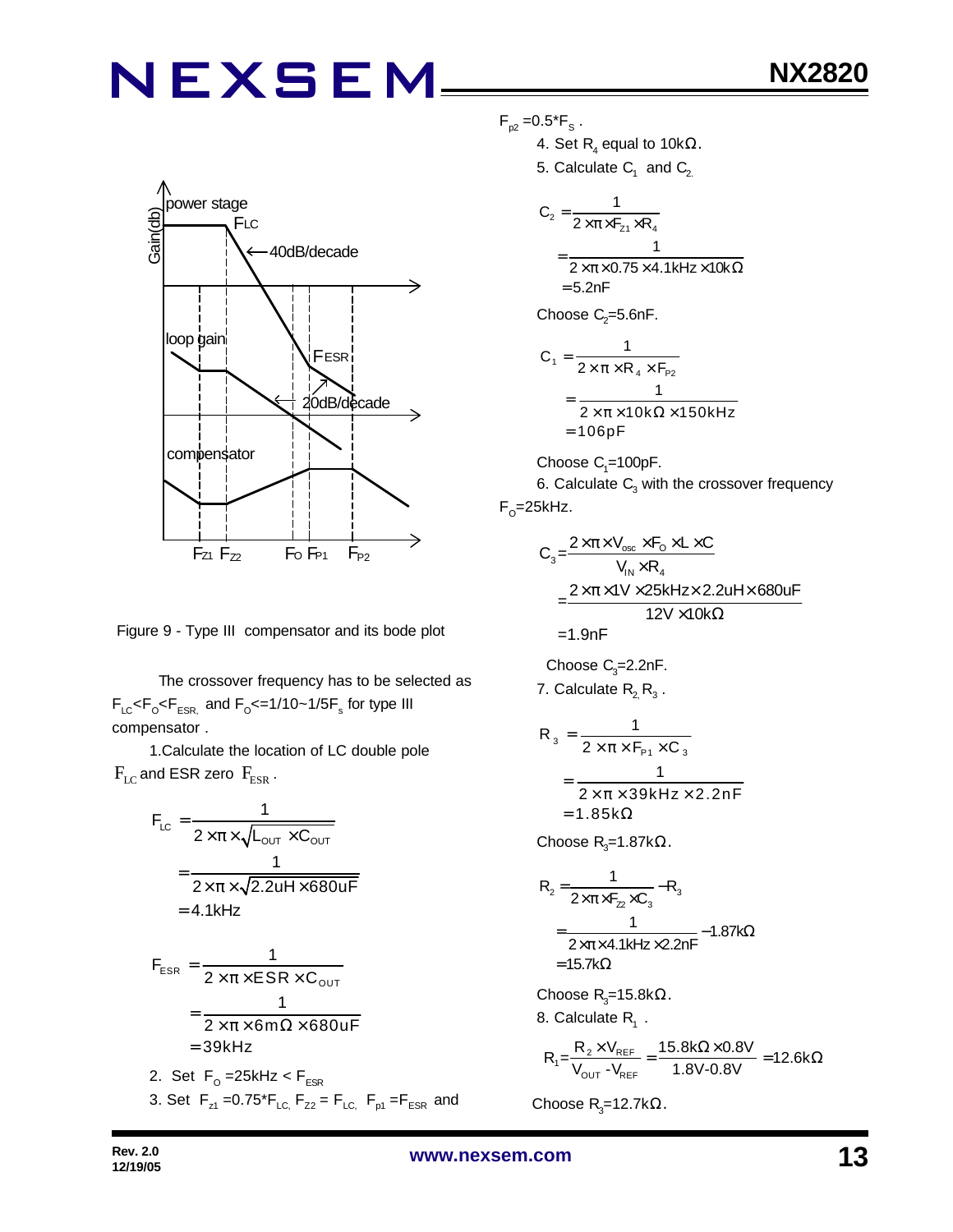#### **B. Type II compensator design**

If the electrolytic capacitors are chosen as power stage output capacitors, usually the Type II compensator can be used to compensate the system.

Gain=
$$
\frac{R_3}{R_2}
$$
 ... (15)  
\n
$$
F_z = \frac{1}{2 \times \pi \times R_3 \times C_1}
$$
 ... (16)  
\n
$$
F_p = \frac{1}{2 \times \pi \times R_3 \times C_2}
$$
 ... (17)







Type II compensator can be realized by simple RC circuit as shown in figure 16. $\mathsf{R}_{_{\!3}}$  and  $\mathsf{C}_{_{\!1}}$  introduce a zero

to cancel the double pole effect.  $\mathsf{C}_2^{\phantom{\prime}}$  introduces a pole to suppress the switching noise. The following equations show the compensator pole zero location and constant gain.

For type II compensator,  $\mathsf{F}_\mathsf{O}$  has to satisfy  $F_{LC}$ < $F_{ESR}$ << $F_{O}$ <=1/10~1/5 $F_{s.}$ 

The following parameters are used as an example for type II compensator design, three 1500uF with 19mohm Sanyo electrolytic CAP 6MV1500WGL are used as output capacitors. Coilcraft DO5010P-152HC 1.5uH is used as output inductor. The other power stage information is that:

VIN=12V, VOUT=1.8V, IOUT =15A, FS=300kHz.

1. Calculate the location of LC double pole  $F_{\text{LC}}$ and ESR zero  $F_{ESR}$ .

$$
F_{LC} = \frac{1}{2 \times \pi \times \sqrt{L_{OUT} \times C_{OUT}}}
$$
  
= 
$$
\frac{1}{2 \times \pi \times \sqrt{1.5uH \times 4500uF}}
$$
  
= 1.94kHz

$$
F_{ESR} = \frac{1}{2 \times \pi \times ESR \times C_{OUT}}
$$

$$
= \frac{1}{2 \times \pi \times 6.33 \text{ m}\Omega \times 4500 \text{ uF}}
$$

$$
= 5.6 \text{kHz}
$$

2. Set crossover frequency  $F_0 = 20k$ Hz $>>$ F<sub>ESR</sub>.

3. Set  $\mathsf{R}_{\mathsf{2}}$  equal to10k $\Omega.$  Based on output voltage, using equation 18, the final selection of  $\mathsf{R}_{\mathsf{1}}$  is 20k $\Omega.$ 

4.Calculate  $R_{3}$  value by the following equation.

$$
R_{3} = \frac{V_{\text{osc}}}{V_{\text{in}}} \times \frac{2 \times \pi \times F_{\text{o}} \times L}{R_{\text{ESR}}} \times R_{2}
$$
  
= 
$$
\frac{1 V}{12 V} \times \frac{2 \times \pi \times 20 k H z \times 1.5 u H}{6.33 m \Omega} \times 10 k \Omega
$$
  
= 24.8 k $\Omega$ 

Choose  $R_3 = 24.8$ k $\Omega$ .

5. Calculate  $\mathsf{C}_\mathsf{1}$  by setting compensator zero  $\mathsf{F}_\mathsf{Z}$ at 75% of the LC double pole.

$$
C_1 = \frac{1}{2 \times \pi \times R_3 \times F_z}
$$
  
= 
$$
\frac{1}{2 \times \pi \times 24.8k\Omega \times 0.75 \times 1.94kHz}
$$
  
= 4.4nF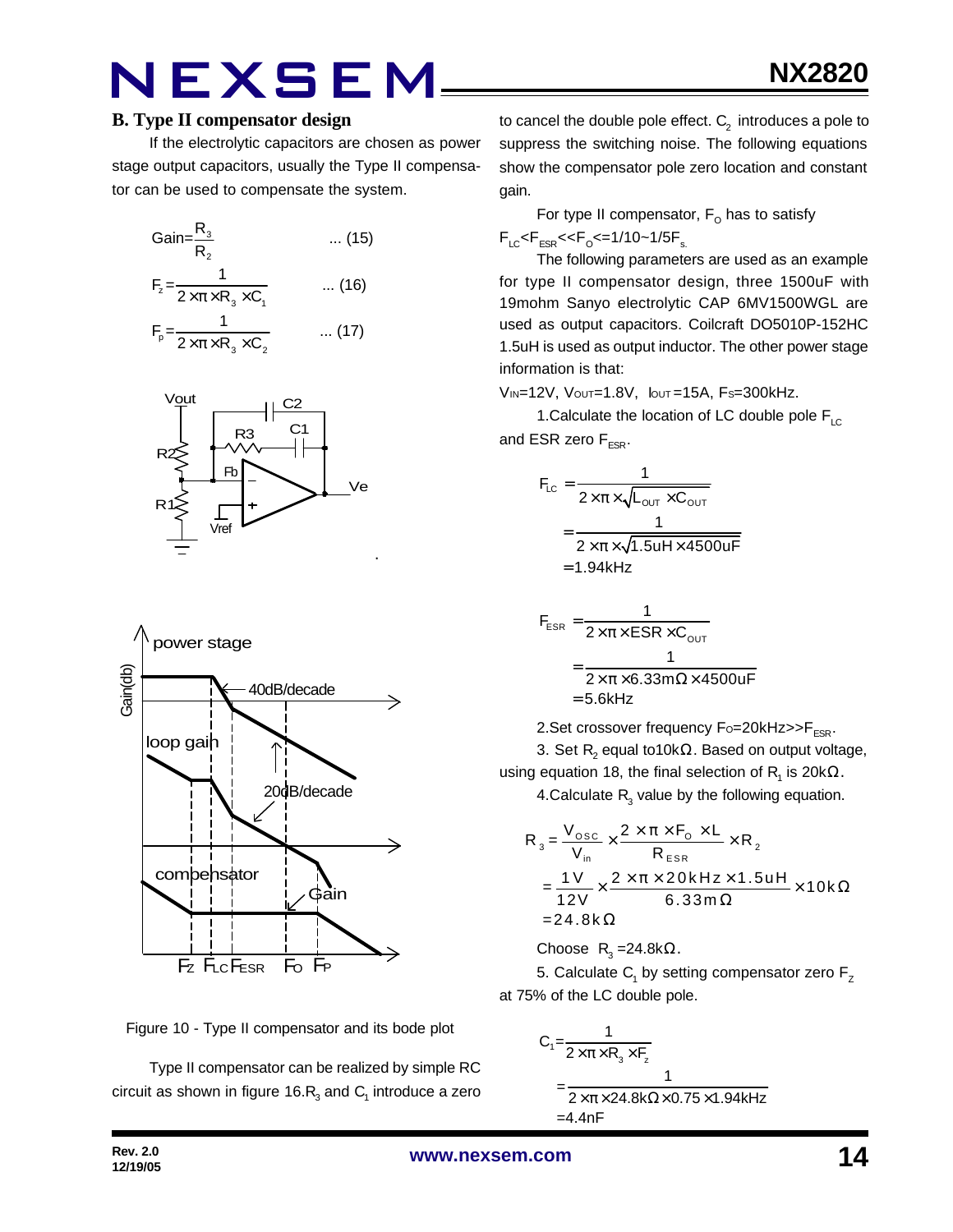Choose  $C_1 = 4.7$ nF.

6. Calculate  $\mathsf{C}_\text{2}$  by setting compensator pole  $\mathrm{F}_{\text{p}}$ at half the swithing frequency.

$$
C_2 = \frac{1}{\pi \times R_3 \times F_s}
$$
  
= 
$$
\frac{1}{\pi \times 24.8 \text{ k}\Omega \times 300 \text{ kHz}}
$$
  
= 64 pF

Choose  $\mathrm{C}_2$ =68pF

#### **Output Voltage Calculation**

Output voltage is set by reference voltage and external voltage divider. The reference voltage is fixed at 0.8V. The divider consists of two ratioed resistors so that the output voltage applied at the Fb pin is 0.8V when the output voltage is at the desired value. The following equation and picture show the relationship between  $V_{\text{OUT}}$ ,  $V_{\text{REF}}$  and voltage divider.

$$
R_{1} = \frac{R_{2} \times V_{REF}}{V_{OUT} - V_{REF}} \qquad ...(18)
$$

where  $R_2$  is part of the compensator, and the value of  $R_1$  value can be set by voltage divider.

Choose R2=10kO, to set the output voltage at 1.8V, the result of  $R_1$  is 8k $\Omega$ .



Voltage divider

Figure 11 Voltage divider

In general, the minimum output load impedance including the resistor divider should be less than  $5k\Omega$  to prevent overcharge the output voltage by leakage current (e.g. Error Amplifier feedback pin bias current). A minimum load for 5kΩ less (<1/16w for most of application) is recommended to put at the output. For example,

in this application,

Vout=1.6V

The power loss is 1/16W less

 $R_{\text{LOAD}} = 1.6V \times 1.6V/(1/16W) = 40\Omega$ 

Select minimum load is 1kΩ should be good enough.

#### **Input Capacitor Selection**

Input capacitors are usually a mix of high frequency ceramic capacitors and bulk capacitors. Ceramic capacitors bypass the high frequency noise, and bulk capacitors supply current to the MOSFETs. Usually 1uF ceramic capacitor is chosen to decouple the high frequency noise.The bulk input capacitors are decided by voltage rating and RMS current rating. The RMS current in the input capacitors can be calculated as:

$$
I_{\text{RMS}} = I_{\text{OUT}} \times \sqrt{D} \times \sqrt{1 - D}
$$

$$
D = \frac{V_{\text{OUT}}}{V_{\text{IN}}}
$$

 $V_{IN}$  = 12V,  $V_{OUT}=1.8V$ ,  $I_{OUT}=9A$ , using equation (19), the result of input RMS current is 3.2A.

...(19)

For higher efficiency, low ESR capacitors are recommended.

One Sanyo OS-CON 16SVPA180M 16V 180uF 28mΩ with 3.43A RMS rating are chosen as input bulk capacitors.

### **Power MOSFETs Selection**

The NX2601 requires two N-Channel power MOSFETs. The selection of MOSFETs is based on maximum drain source voltage, gate source voltage, maximum current rating, MOSFET on resistance and power dissipation. The main consideration is the power loss contribution of MOSFETs to the overall converter efficiency. In this design example, two IRFR3706 are used. They have the following parameters:  $V_{DS}=30V$ ,  $I_D$ =75A, $R_{_{\rm DSON}}$  =9m $\Omega$ , $Q_{_{\rm GATE}}$  =23nC.

 There are three factors causing the MOSFET power loss:conduction loss, switching loss and gate driver loss.

Gate driver loss is the loss generated by discharging the gate capacitor and is dissipated in driver circuits.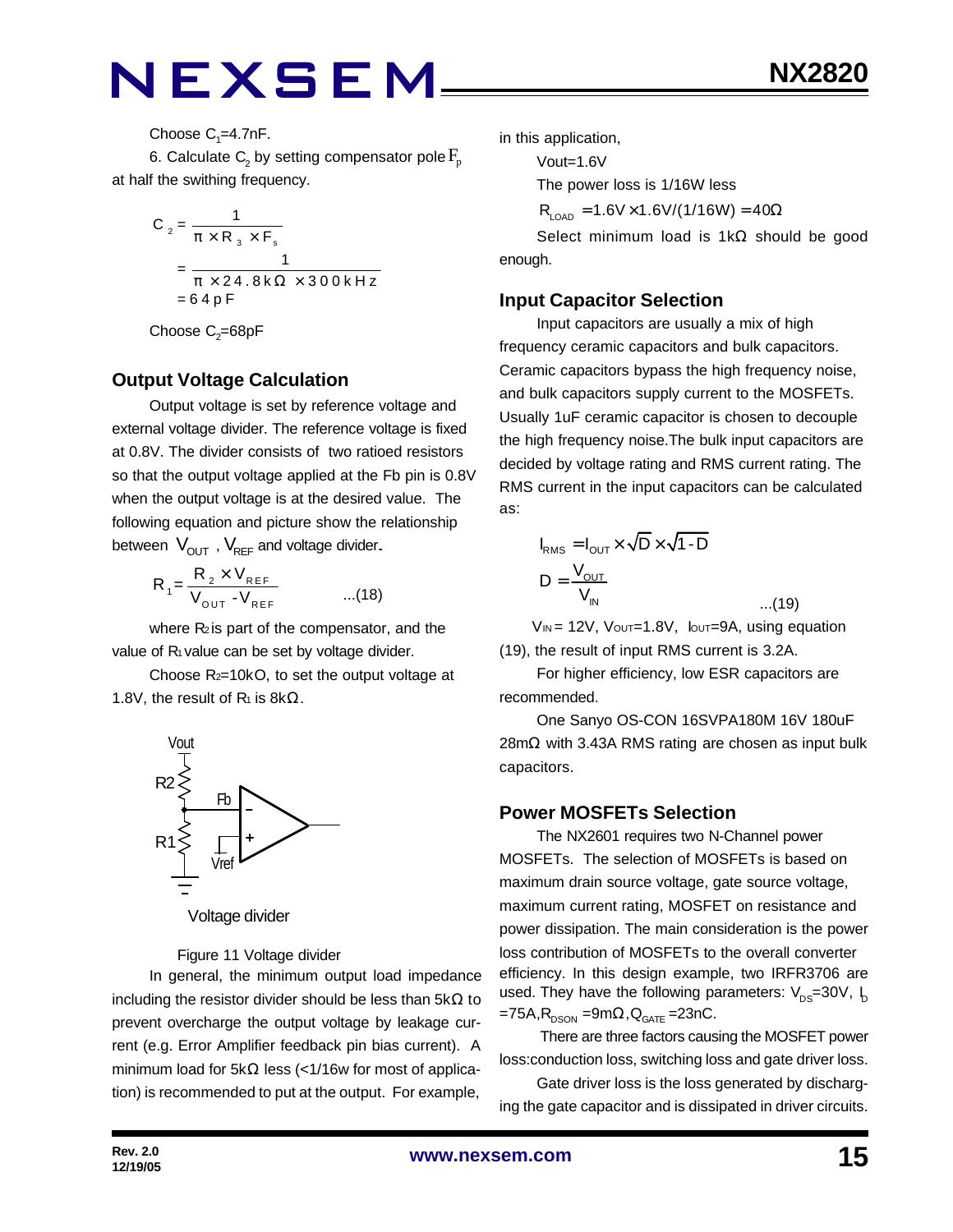It is proportional to frequency and is defined as:

 $P_{\text{gate}} = (Q_{\text{HGATE}} \times V_{\text{HGS}} + Q_{\text{LGATE}} \times V_{\text{LGS}}) \times F_{\text{S}}$  ...(20)

where Q<sub>IGATE</sub> is the high side MOSFETs gate charge,QLGATE is the low side MOSFETs gate charge,VHGS is the high side gate source voltage, and  $V_{\text{LGS}}$  is the low side gate source voltage.

According to equation  $(3)$ ,  $P_{GATE} = 0.07W$ . This power dissipation should not exceed maximum power dissipation of the driver device.

Conduction loss is simply defined as:

$$
P_{HCON} = I_{OUT}^2 \times D \times R_{DS(ON)} \times K
$$
  
\n
$$
P_{LCDN} = I_{OUT}^2 \times (1 - D) \times R_{DS(ON)} \times K
$$
...(21)  
\n
$$
P_{TOTAL} = P_{HCON} + P_{LCDN}
$$

where the RDS(ON) will increases as MOSFET junction temperature increases, K is R<sub>DS(ON)</sub> temperature dependency. As a result, RDS(ON) should be selected for the worst case, in which K equals to 1.4 at 125°C according to IRFR3706 datasheet. Using equation (4), the result of PTOTAL is 0.54W. Conduction loss should not exceed package rating or overall system thermal budget.

Switching loss is mainly caused by crossover conduction at the switching transition. The total switching loss can be approximated.

$$
P_{\text{SW}} = \frac{1}{2} \times V_{\text{IN}} \rtimes_{\text{OUT}} \times T_{\text{SW}} \times F_{\text{s}} \qquad \qquad \dots (22)
$$

where lout is output current, Tsw is the sum of  $\, {\sf T}_{\sf R} \,$  and  $T<sub>F</sub>$  which can be found in mosfet datasheet, and Fs is switching frequency. The result of Psw is 1.5W. Swithing loss P<sub>SW</sub> is frequency dependent.

#### **Soft Start and Enable**

NX2820 has digital soft start for switching controller and has one enable pin for this start up. When the Power Ready (POR) signal is high and the voltage at enable pin is above 1.25V, the internal digital counter starts to operate and the voltage at positive input of Error amplifier starts to increase, the feedback network will force the output voltage follows the reference and starts the output slowly. After 2048 cycles, the soft start is complete and the output voltage is regulated to the desired voltage decided by the feedback resistor divider.



Figure 12 Enable and Shut down the NX2820 with Enable pin.

The start up of NX2820 can be programmed through resistor divider at Enable pin. For example, if the input bus voltage is 12V and we want NX2820 starts when Vbus is above 8V. We can select

$$
R2=1.24k
$$

$$
R_1 = \frac{(8V - 1.25V) \times R_2}{1.25V} = 6.8k\Omega
$$

The NX2820 can be turned off by pulling down the Enable pin by extra signal MOSFET as shown in the above Figure. When Enable pin (ENSW) is below 1.15V, the digital soft start is reset to zero. In addition, all the high side and low side driver is off and no negative spike will be generated during the turn off.

#### **Over Current Limit Protection**

Over current Limit for step down converter is achieved by sensing current through the low side MOSFET. For NX2820, the current through OCP pin is  $I_{\text{OCP}}$ =100uA. When synchronous FET is on, the voltage at node SW is given as

$$
V_{\text{sw}} = -I_{L} \times R_{\text{DSON}}
$$
  
The voltage at pin OCP is given as

$$
I_{\text{OCP}} \times R_{\text{OCP}} + V_{\text{SW}}
$$

When the voltage is below zero, the over current occurs. The over current limit can be set by the following equation

$$
I_{\text{SET}} = I_{\text{RT}} \times R_{\text{OCP}} / R_{\text{DSON}}
$$

If the MOSFET  $R_{DSON}$ =9m $\Omega$ , and the current limit is set at 15A, then

$$
R_{OCP} = \frac{I_{SET} \times R_{DSON}}{I_{RT}} = \frac{15A \times 9m\Omega}{100uA} = 1.35k\Omega
$$

Choose  $R_{OCP} = 1.5k\Omega$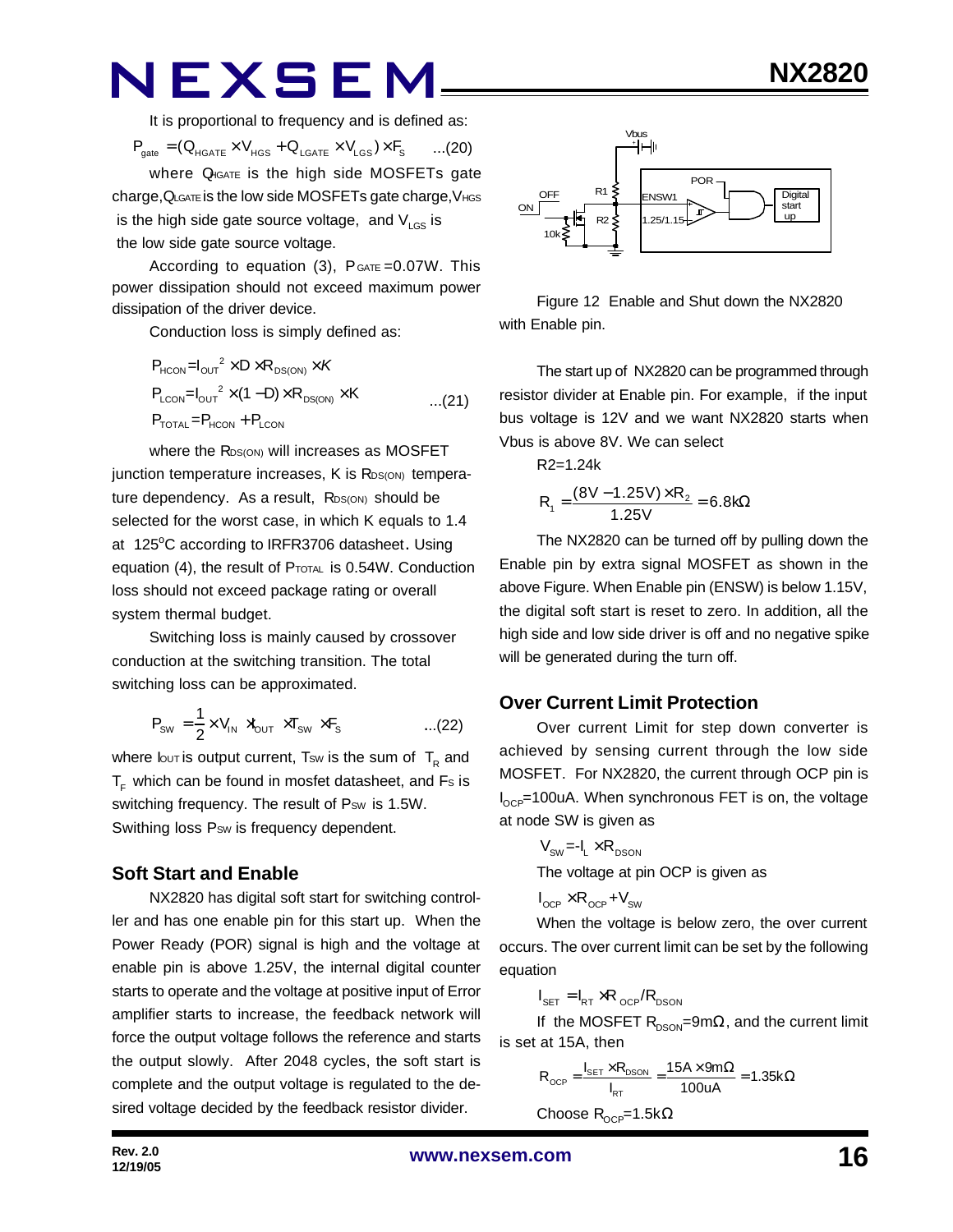#### **Layout Considerations**

The layout is very important when designing high frequency switching converters. Layout will affect noise pickup and can cause a good design to perform with less than expected results.

There are two sets of components considered in the layout which are power components and small signal components. Power components usually consist of input capacitors, high-side MOSFET, low-side MOSFET, inductor and output capacitors. A noisy environment is generated by the power components due to the switching power. Small signal components are connected to sensitive pins or nodes. A multilayer layout which includes power plane, ground plane and signal plane is recommended .

Layout guidelines:

1. First put all the power components in the top layer connected by wide, copper filled areas. The input capacitor, inductor, output capacitor and the MOSFETs should be close to each other as possible. This helps to reduce the EMI radiated by the power loop due to the high switching currents through them.

2. Low ESR capacitor which can handle input RMS ripple current and a high frequency decoupling ceramic cap which usually is 1uF need to be practically touching the drain pin of the upper MOSFET, a plane connection is a must.

3. The output capacitors should be placed as close as to the load as possible and plane connection is required.

4. Drain of the low-side MOSFET and source of the high-side MOSFET need to be connected thru a plane ans as close as possible. A snubber nedds to be placed as close to this junction as possible.

5. Source of the lower MOSFET needs to be connected to the GND plane with multiple vias. One is not enough. This is very important. The same applies to the output capacitors and input capacitors.

6. Hdrv and Ldrv pins should be as close to MOSFET gate as possible. The gate traces should be wide and short. A place for gate drv resistors is needed to fine tune noise if needed.

7. Vcc capacitor, BST capacitor or any other by-

passing capacitor needs to be placed first around the IC and as close as possible. The capacitor on comp to GND or comp back to FB needs to be place as close to the pin as well as resistor divider.

8. The output sense line which is sensing output back to the resistor divider should not go through high frequency signals.

9. All GNDs need to go directly thru via to GND plane.

10. The feedback part of the system should be kept away from the inductor and other noise sources, and be placed close to the IC.

11. In multilayer PCB, separate power ground and analog ground. These two grounds must be connected together on the PC board layout at a single point. The goal is to localize the high current path to a separate loop that does not interfere with the more sensitive analog control function.